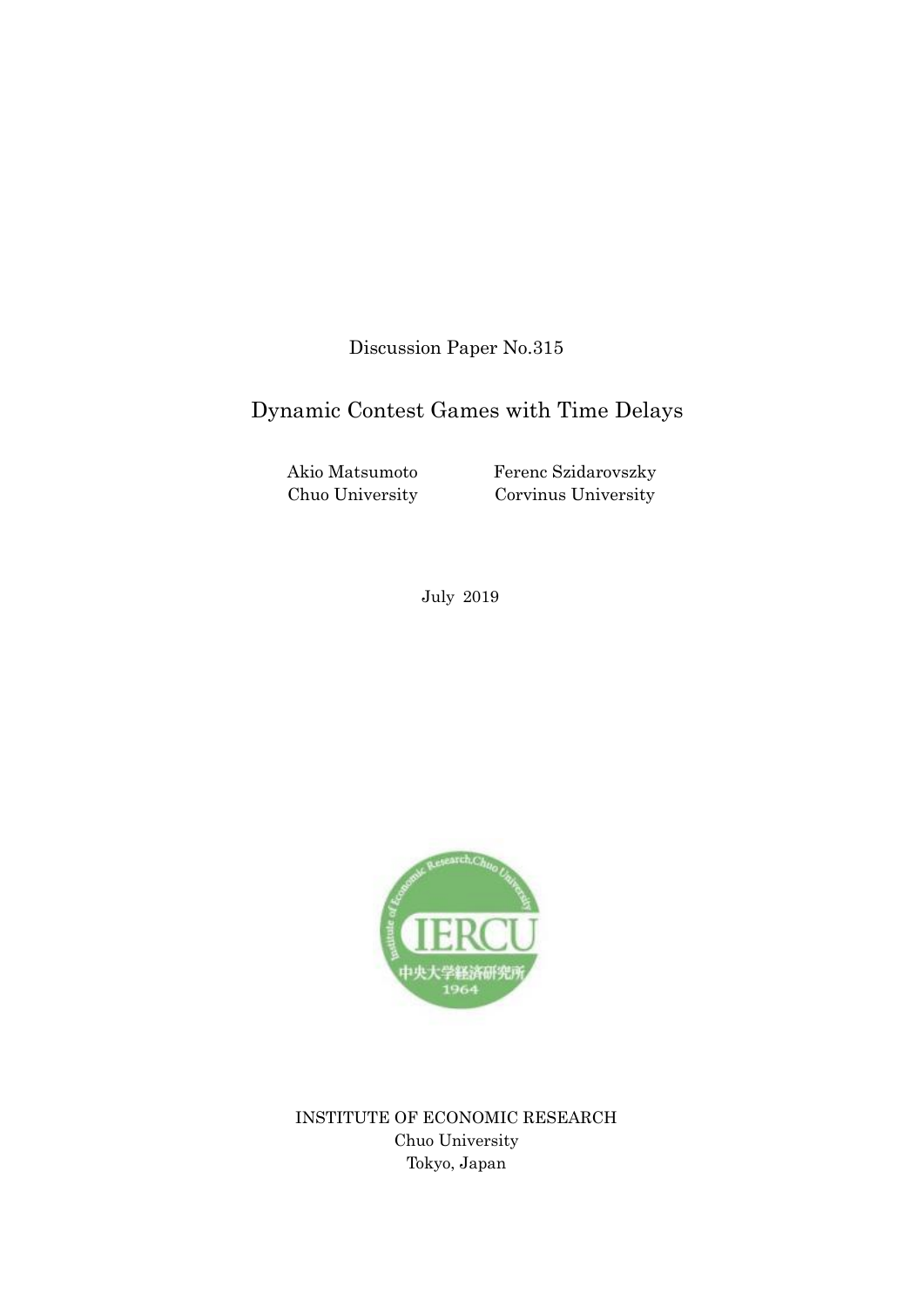# Dynamic Contest Games with Time Delays

Akio Matsumoto<sup>†</sup>, Ferenc Szidarovszky<sup>‡</sup>

#### Abstract

Dynamic asymmetric contest games are examined under the assumption that the assessed value of the prize by each agent depends on the total effort of all agents, and each agent has only delayed information about the efforts of the competitors. Assuming gradient dynamics with continuous time scales, first the resulting one-delay model is investigated. Then assuming additional delayed information about the firms' own efforts, a twodelay model is constructed and analyzed. In both cases, first the characteristic equation is derived in the general case, and then two special cases are considered. First symmetric firms are assumed and then general duopolies are examined. Conditions are derived for the local stability of the equilibrium including stability thresholds and stability switching curves.

Keywords: Contest games, Hyperbolic oligopoly, Dynamic systems with time delays, Asymptotic behavior.

Some parts of this paper was presented at a seminar at Institute of Economic Research, Chuo University. The authors are grateful to the participants for their comments. The first authors highly acknowledge the financial supports from the Japan Society for the Promotion of Science (Grant-in-Aid for Scientific Research (C) 18K0163) and from Chuo University (Grant for special research).

<sup>&</sup>lt;sup>†</sup>Department of Economics, Chuo University, 742-1, Higashi-Nakano, Hachioji, Tokyo, 192-0393, Japan, akiom@tamacc.chuo-u.ac.jp.

<sup>&</sup>lt;sup>‡</sup>Department of Mathematics, Corvinus University, Budapest, Fövám tér 8, 1093, Hungary, szidarka@gmail.com.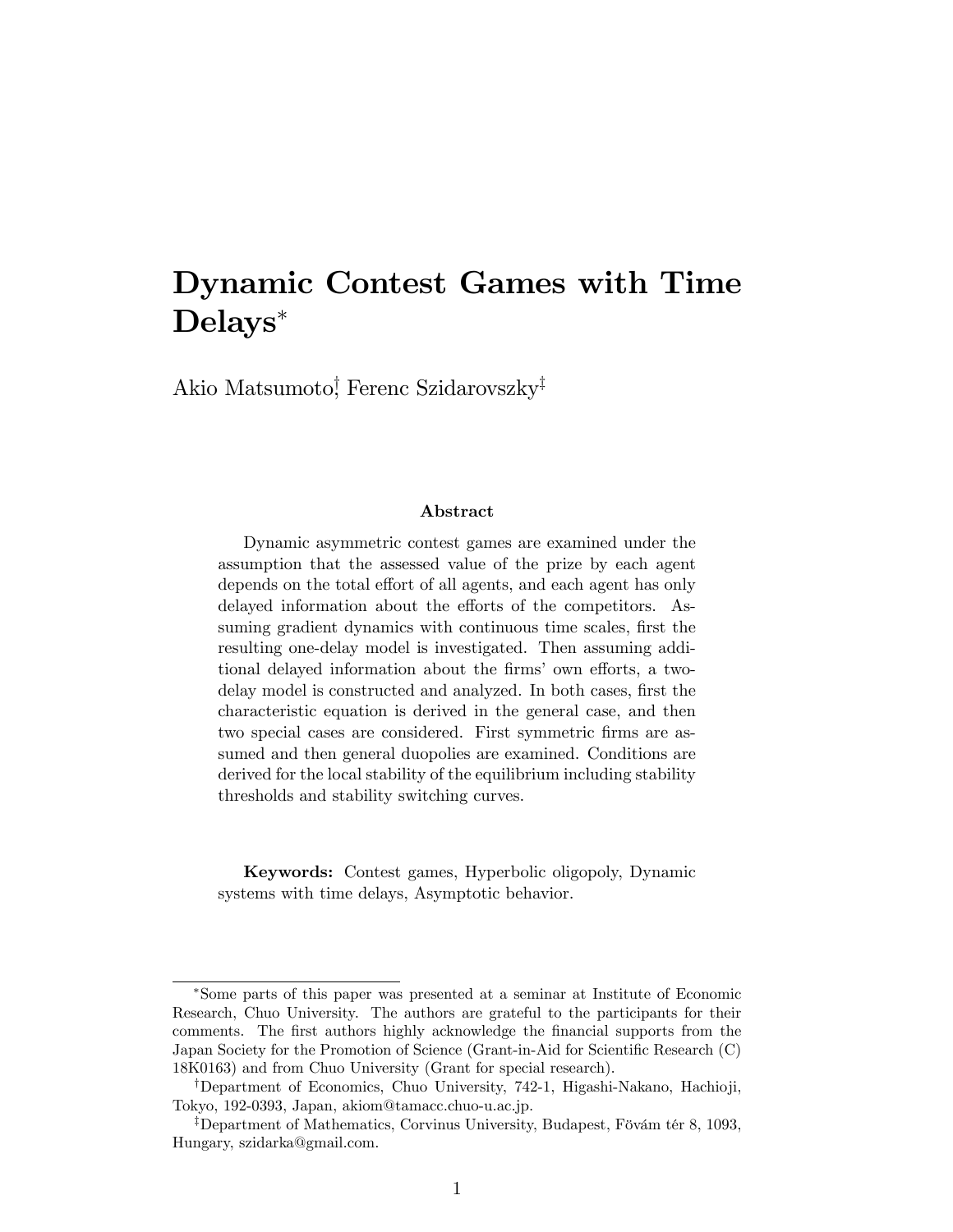### 1 Introduction

Contest games are the mathematical models of situations when several agents compete to win a given prize. The value of the prize might be exogenously given as in Perez-Castrillo and Verdies (1992), Szidarovszky and Okuguchi (1997), Cornes and Harley (2005) and Yamazaki (2008). However in many cases the prize should depend on the total effort of all agents, like in research and development, war or armament buildup when more joint effort makes the value of the prize higher. There are cases when more total effort might decrease the value. The studies of Chung (1996), Okuguchi (2005), Corchon (2007), Shaffer (2006) among others considered the possibility of total effort dependent value. Contest games are closely related to other types of games including hyperbolic oligopolies (Bischi et al., 2010), market share attraction games (Hanssens et al.,1990), rent seeking games (Tullock, 1980) among others. In the earlier studies mainly the existence and uniqueness of the pure Nash equilibrium was the main focus. The first attempt to examine dynamic contest games was done in Okuguchi and Szidarovszky (1999) where the local asymptotical stability of the pure Nash equilibrium was studied via linearization. Bischi et al. (2010) gives a detailed analysis of methods of nonlinear dynamics in different oligopoly models including hyperbolic price functions, which are equivalent with contest games. More recently Matsumoto and Szidarovszky (2018) present a comprehensive summary of the most recent results of different versions of nonlinear dynamic oligopolies. These models assume the availability of instantaneous information about the efforts of all agents, however collecting information, data analysis, Önding most appropriate decisions and their implementation need time. There is a huge literature on delay differential equations and systems, they are summarized in Matsumoto and Szidarovszky (2018), where delayed nonlinear oligopolies are discusses as well, including the hyperbolic case. In this paper dynamic contest games are investigated. First, delays are assumed in the total effort of the competitors of each firm. The resulting one-delay model is discussed first. Then additional delay is introduced in the firms' own efforts leading to a two-delay model. In both cases the characteristic equations are derived in the general case. Two special cases, symmetric agents and general 2-agent cases will be then analyzed in detail.

The paper is developed as follows. The basic model is introduced in Section 2. One-delay dynamics is examined in Section 3, and the twodelay model is studied in Section 4. Section 5 presents conclusions and offers further research directions.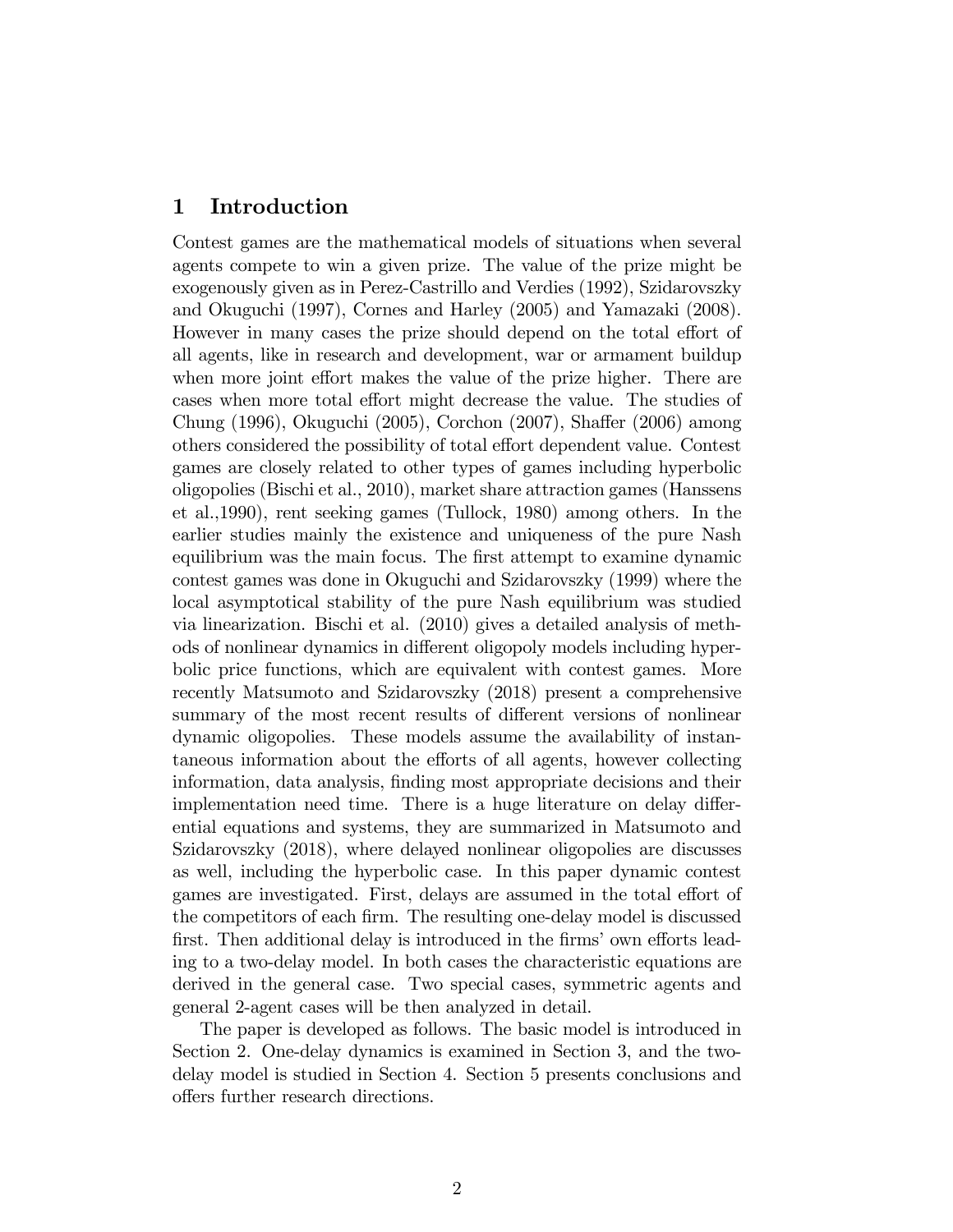## 2 Basic Model

Assume *n* agents bid for a valuable asset, where  $y_i$  denotes the effort of agent *i*. Asset value assessment  $R_i$  by agent *i* depends on the total effort of all agents. The cost function of agent  $i$  is denoted by  $g_i$ . For all agents, the following assumptios are made:

- **Assumption 1.**  $R_i(\phi) > 0$  and  $R_i''(\phi) \leq 0$  for all feasible total effots  $\phi$  of the firms.
- **Assumption 2.**  $g_i(0) = 0, g'_i(y_i) > 0$  and  $g''_i(y_i) > 0$  for all feasible effots  $y_i$  of firm i.

Hirai and Szidarovszky (2013) proved that under these conditions there is a unique pure Nash equilibrium. Assume that the total effort of the rest of the agents  $\phi_i = \sum_{j \neq i} y_j$  is known only with same delay  $\tau_i$  for each agent  $i$ . The payoff of agent  $i$  is

$$
\pi_i(t) = R_i (y_i(t) + \phi_i(t - \tau_i)) \frac{y_i(t)}{y_i(t) + \phi_i(t - \tau_i)} - g_i (y_i(t)). \tag{1}
$$

Differentiating (1) with respect to  $y_i(t)$  yields

$$
\frac{\partial \pi_i(t)}{\partial y_i(t)} = R'_i \left( y_i(t) + \phi_i(t - \tau_i) \right) \frac{y_i(t)}{y_i(t) + \phi_i(t - \tau_i)} + R_i \left( y_i(t) + \phi_i(t - \tau_i) \right) \frac{\phi_i(t - \tau_i)}{[y_i(t) + \phi_i(t - \tau_i)]^2} - g'_i \left( y_i(t) \right).
$$

Let us denote the left hand side of the last equation by  $f(y_i(t), \phi_i(t - \tau_i))$ .

### 3 General Dynamics with One Delay

Based on gradient adjustments the general dynamic equation is

$$
\dot{y}_i(t) = K_i f_i \left( y_i(t), \phi_i(t - \tau_i) \right). \tag{2}
$$

Notice that (arguments of  $R_i$ ,  $R'_i$  and  $R''_i$  are not shown)

$$
\frac{\partial f_i(t)}{\partial y_i(t)} = R''_i \frac{y_i(t)}{y_i(t) + \phi_i(t - \tau_i)} + 2R'_i \frac{\phi_i(t - \tau_i)}{[y_i(t) + \phi_i(t - \tau_i)]^2} + R_i \cdot \left( -\frac{2\phi_i(t - \tau_i)}{[y_i(t) + \phi_i(t - \tau_i)]^3} \right) - g''_i(y_i(t))
$$

and

$$
\frac{\partial f_i(t)}{\partial \phi_i(t-\tau_i)} = R''_i \frac{y_i(t)}{y_i(t) + \phi_i(t-\tau_i)} + R'_i \frac{\phi_i(t-\tau_i) - y_i(t)}{[y_i(t) + \phi_i(t-\tau_i)]^2} + R_i \cdot \left(\frac{y_i(t) - \phi_i(t-\tau_i)}{[y_i(t) + \phi_i(t-\tau_i)]^3}\right).
$$

Let  $S_i$  and  $T_i$  denote these derivatives. The common denominator of  $T_i$ is  $[y_i(t) + \phi_i(t - \tau_i)]^3$  and the numerator is

$$
R''_i y_i(t) [y_i(t) + \phi_i(t - \tau_i)]^2 + [\phi_i(t - \tau_i) - y_i(t)] \cdot [R'_i [y_i(t) + \phi_i(t - \tau_i)] - R_i].
$$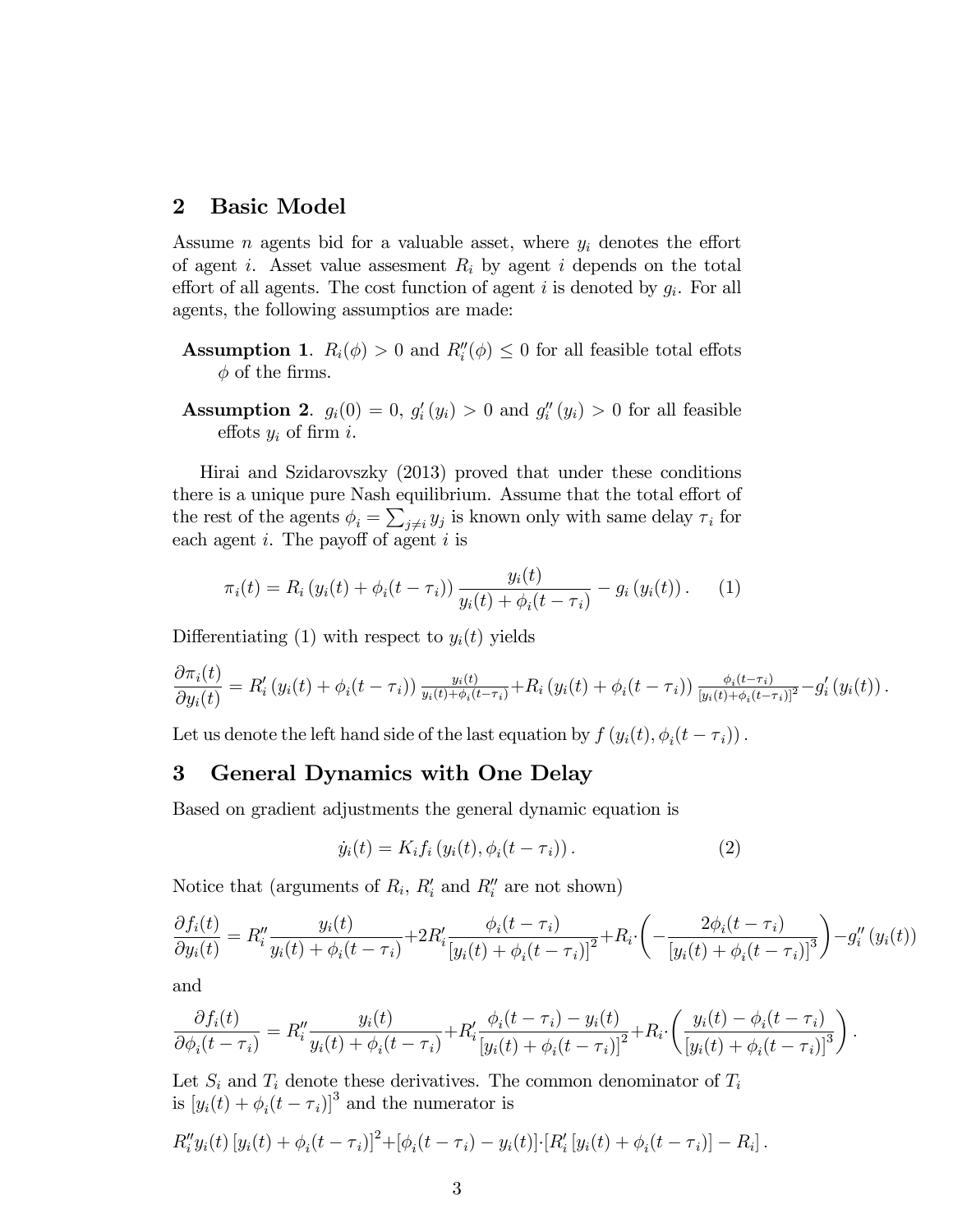It is easy to see that

$$
R_i(0) = R_i (y_i(t) + \phi_i(t - \tau_i)) - \frac{R_i'(y_i(t) + \phi_i(t - \tau_i))}{1!} [y_i(t) + \phi_i(t - \tau_i)] + \frac{R_i''(\tilde{\Phi})}{2!} [y_i(t) + \phi_i(t - \tau_i)]^2 > 0
$$
  
for  $\tilde{\Phi} \in (0, y_i(t) + \phi_i(t - \tau_i))$ , implying that  $R_i'[y_i(t) + \phi_i(t - \tau_i)] - R_i < 0$ ,  
so the numerator of  $T_i$  is negative if  $\phi_i(t - \tau_i) > y_i(t)$  meaning that there  
is no dominant agent. This is assumed in the following discussions.  
Notice that

$$
S_i = T_i + u_i
$$

with

$$
u_i = \frac{R'_i \left[ y_i(t) + \phi_i(t - \tau_i) \right] - R_i}{\left[ y_i(t) + \phi_i(t - \tau_i) \right]^2} - g''_i \left( y_i(t) \right) < 0.
$$

Therefore  $S_i < 0$  as well. The linearized equation (2) can be written as

$$
\dot{y}_{i\varepsilon}(t) = K_i S_i y_{i\varepsilon}(t) + K_i T_i \phi_{i\varepsilon}(t - \tau_i)
$$
\n(3)

where  $S_i$  and  $T_i$  are on their equilibrium levels and  $y_{i\epsilon}$  and  $\phi_{i\epsilon}$  are their differences from equilibrium levels. To get the characteristic polynomial, assume that

$$
y_{i\varepsilon}(t) = e^{\lambda t} u_i.
$$

Then from (3)

$$
\lambda e^{\lambda t} u_i = K_i S_i e^{\lambda t} u_i + K_i T_i \sum_{j \neq i} e^{\lambda (t - \tau_i)} u_j
$$

leading to the characteristic equation

$$
\varphi(\lambda) = \det \begin{pmatrix} K_1 S_1 - \lambda & K_1 T_1 e^{-\lambda \tau_1} & \cdots & K_1 T_1 e^{-\lambda \tau_1} \\ K_2 T_2 e^{-\lambda \tau_2} & K_2 S_2 - \lambda & \cdots & K_2 T_2 e^{-\lambda \tau_2} \\ \vdots & \vdots & \ddots & \vdots \\ K_n T_n e^{-\lambda \tau_n} & K_n T_n e^{-\lambda \tau_n} & \cdots & K_n S_n - \lambda \end{pmatrix} = 0.
$$
 (4)

This equation is impossible to be solved in general. Therefore, we will consider two special cases: symmetric  $n$  agents, and nonsymmetric case of  $n = 2$ .

# 3.1 Symmetric agents

Assume  $\tau_1 = \tau_2 = ... = \tau_n = \tau$  and introduce notation,

$$
\boldsymbol{a} = \begin{pmatrix} K_1 T_1 \\ K_2 T_2 \\ \vdots \\ K_n T_n \end{pmatrix} e^{-\lambda \tau}, \ \boldsymbol{b} = \begin{pmatrix} 1 \\ 1 \\ \vdots \\ 1 \end{pmatrix}
$$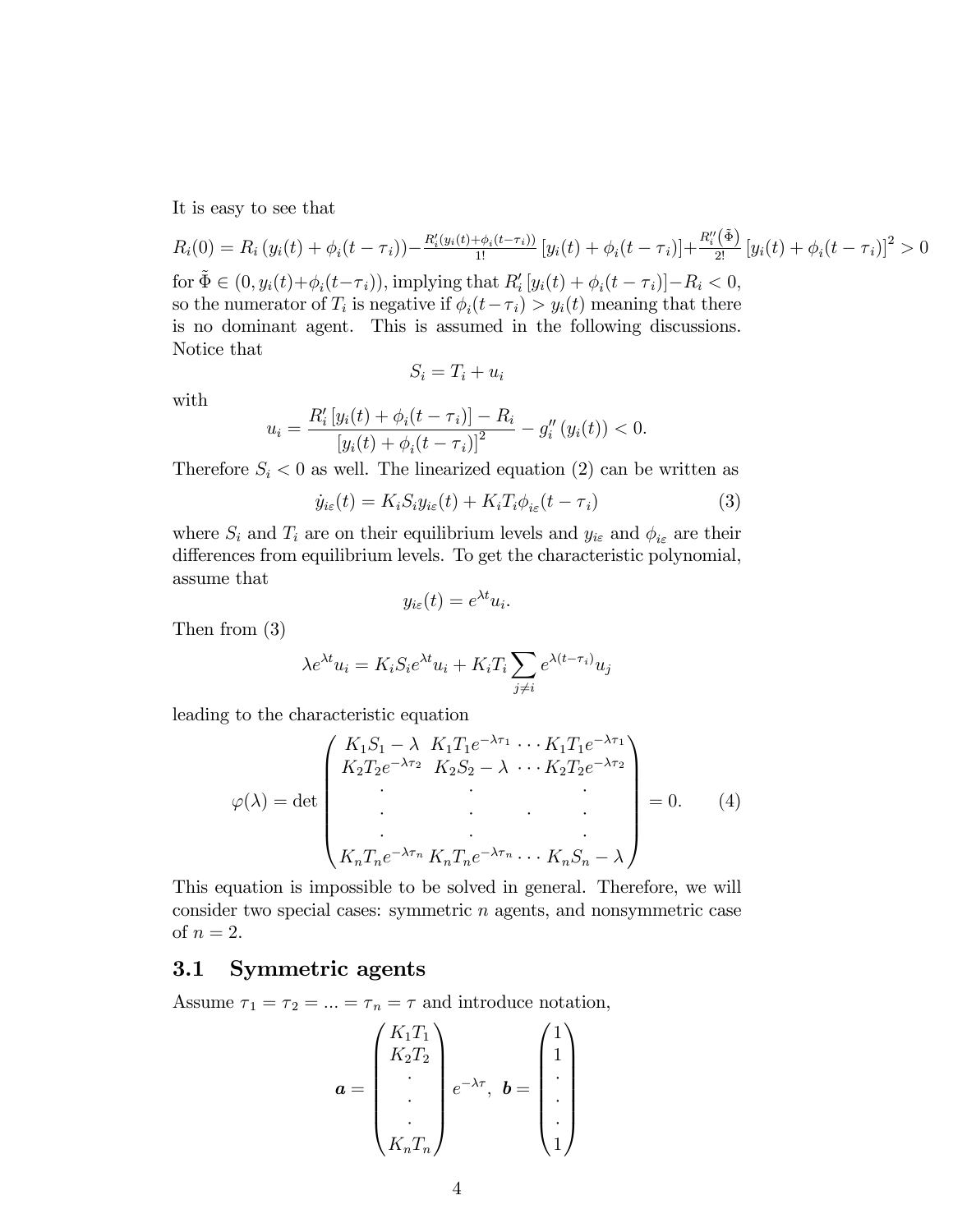and

$$
\mathbf{D} = diag\left(K_1S_1 - \lambda - K_1T_1e^{-\lambda\tau}, ..., K_nS_n - \lambda - K_nT_ne^{-\lambda\tau}\right)
$$

to have

$$
\varphi(\lambda) = \det (\mathbf{D} + \mathbf{a} \mathbf{b}^T)
$$
  
= 
$$
\det (\mathbf{D}) \det (\mathbf{I} + \mathbf{D}^{-1} \mathbf{a} \mathbf{b}^T)
$$
  
= 
$$
\prod_{i=1}^n (K_i S_i - \lambda - K_i T_i e^{-\lambda \tau}) \left[ 1 + \sum_{i=1}^n \frac{K_i T_i e^{-\lambda \tau}}{K_i S_i - \lambda - K_i T_i e^{-\lambda \tau}} \right].
$$
 (5)

In addition, assume that  $K_1 = K_2 = ... = K_n = K, S_1 = S_2 = ... =$  $S_n = S$  and  $T_1 = T_2 = ... = T_n = T$  which is the case if the equilibrium is symmetric and the agents believe in the same price and cost functions,  $g_i(y_i)$  and  $R_i(y_i(t) + \phi_i(t - \tau_i))$ . We have now two possibilities. Either

$$
KS - \lambda - KT e^{-\lambda \tau} = 0 \tag{6}
$$

or

$$
KS - \lambda - KTe^{-\lambda \tau} + nKT e^{-\lambda \tau} = 0.
$$
 (7)

We first investigate equation  $(6)$ , since equation  $(7)$  is obtained by replacing T with  $T = T(1 - n)$ . We will return to equation (7) later.

Without delay  $\tau = 0$ , so from (6),

$$
\lambda = KS - KT = K(S - T) = Ku < 0
$$

implying stability. Stability switch may occur if  $\lambda = i\omega \ (\omega > 0)$  which is substituted into equation (6) to get

$$
KS - i\omega - KT(\cos \omega \tau - i \sin \omega \tau) = 0.
$$

Separation of the real and imaginary parts gives

$$
KT\cos\omega\tau = KS\tag{8}
$$

and

$$
KT\sin\omega\tau = \omega.\tag{9}
$$

By adding the squares of these equations, we have

$$
K^2T^2 = K^2S^2 + \omega^2
$$

showing that

$$
\omega^2 = K^2 \left( T^2 - S^2 \right). \tag{10}
$$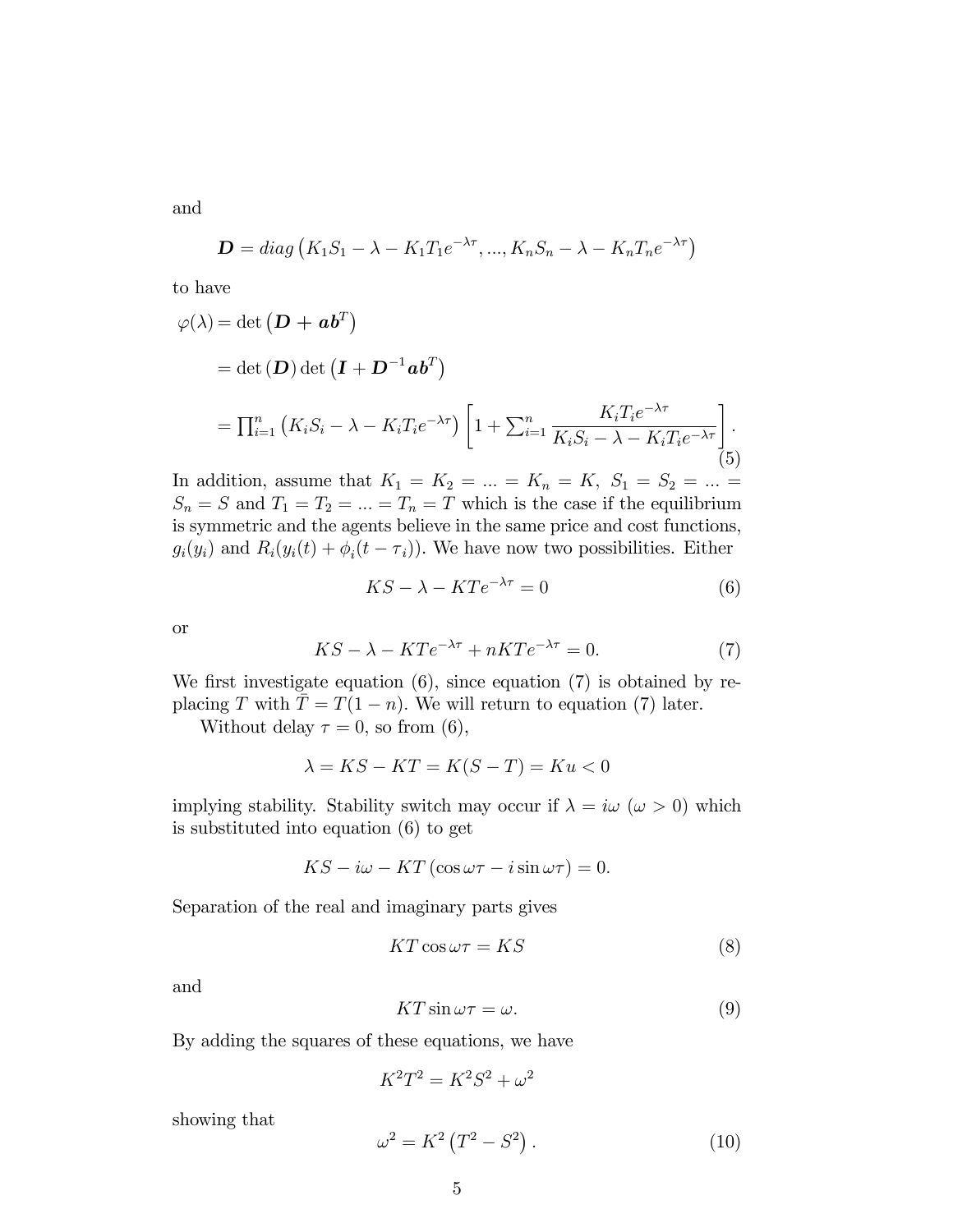Both T and S are negative and  $S < T$  implying that  $|S| > |T|$ , so there is no positive solution for  $\omega$ .

In the case of equation (7), T is replaced with  $\overline{T} = T(1 - n)$ 0. Without delay, from (7),  $\lambda = KS + (n-1)KT < 0$ . From (10),

$$
\omega^2 = K^2 (\bar{T}^2 - S^2) = K^2 [T^2 (1 - n)^2 - S^2]. \tag{11}
$$

So positive solution exists if  $|T(n-1)| > |S|$  or  $T(n-1) < S$ . Otherwise no stability switch occurs. From (11),

$$
\omega = K\sqrt{T^2(1-n)^2 - S^2}
$$

and since  $\overline{T} > 0$  and  $S < 0$ , from (8) and (9), we see that  $\sin \omega \tau > 0$ and  $\cos \omega \tau < 0$ . The critical values of delay are

$$
\tau_m = \frac{1}{\omega} \left[ \cos^{-1} \left( \frac{S}{T(1-n)} \right) + 2m\pi \right] \text{ for } m = 0, 1, 2, \dots
$$

The direction of stability switching can be obtained by considering  $\lambda$  as function of the bifurcation parameter  $\tau$ ,  $\lambda = \lambda(\tau)$ . Implicitly differentiating equation (7) to get

$$
-\dot{\lambda} + (n-1)KT e^{-\lambda \tau} \left(-\dot{\lambda}\tau - \lambda\right) = 0.
$$

Therefore from (7),

$$
\dot{\lambda} = \frac{(KS - \lambda)\lambda}{1 - (KS - \lambda)\tau}.
$$

If  $\lambda = i\omega$ , then

$$
\dot{\lambda} = \frac{\omega^2 + i\omega KS}{(1 - KS\tau) + i\omega\tau} \cdot \frac{(1 - KS\tau) - i\omega\tau}{(1 - KS\tau) - i\omega\tau}
$$

with real part having same sign as

$$
\omega^2 (1 - KS\tau) + \omega^2 KS\tau = \omega^2 > 0 \tag{12}
$$

showing that stability is lost at the smallest critical value,

$$
\tau_0 = \frac{1}{K\sqrt{T^2(1-n)^2 - S^2}} \left[ \cos^{-1}\left(\frac{S}{T(1-n)}\right) \right]
$$
(13)

since in this case  $\sin \omega \tau$  is positive and  $\cos \omega \tau$  is negative, and stability cannot be regained later.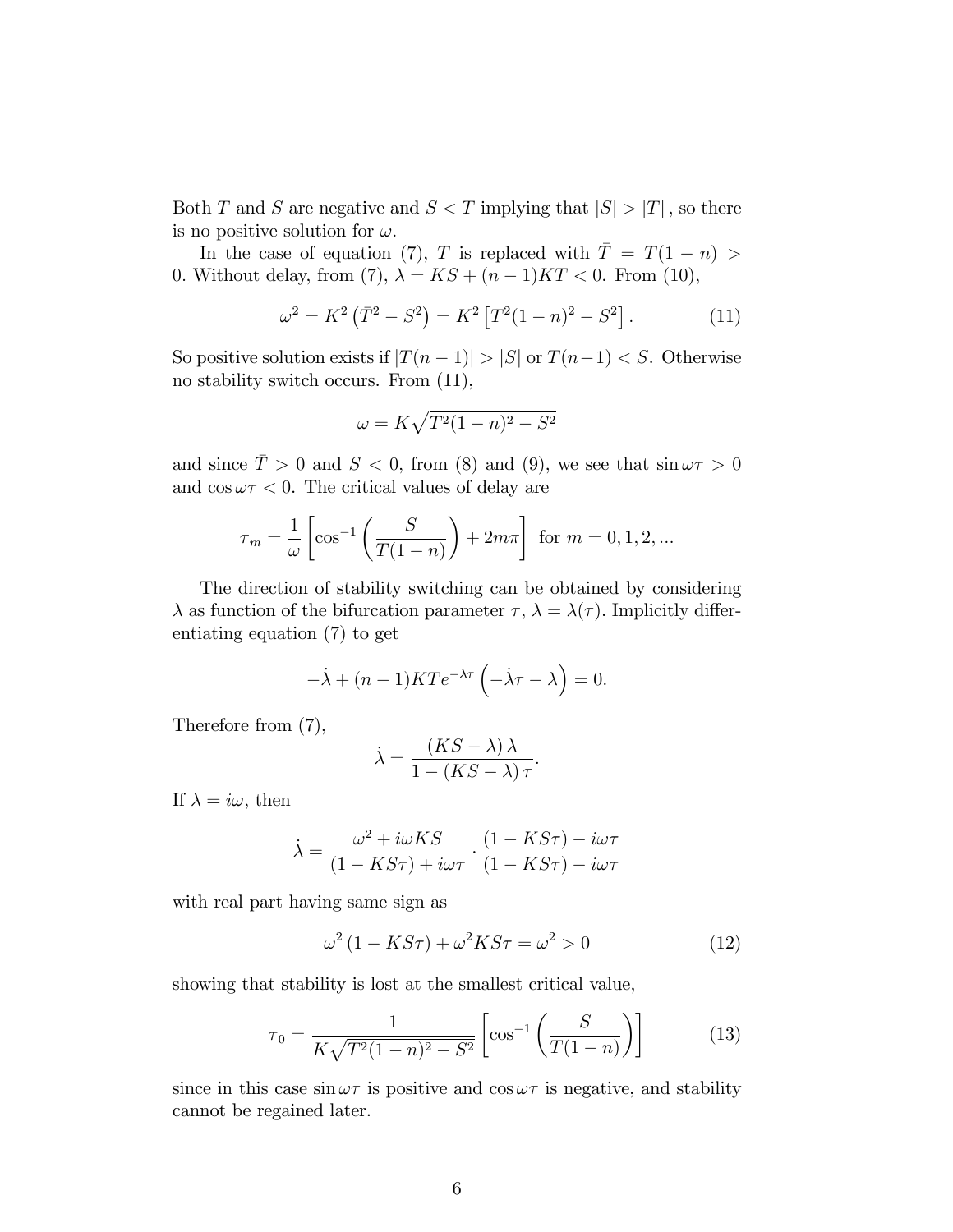#### 3.2 Asymmetric two agents

Consider the general case of two agents. In this case,  $(4)$  is modified as

$$
\varphi(\lambda) = \det \begin{pmatrix} K_1 S_1 - \lambda & K_1 T_1 e^{-\lambda \tau_1} \\ K_2 T_2 e^{-\lambda \tau_2} & K_2 S_2 - \lambda \end{pmatrix}.
$$

The left hand side is expanded to

$$
\lambda^2 - (K_1 S_1 + K_2 S_2) \lambda - K_1 K_2 T_1 T_2 e^{-\lambda(\tau_1 + \tau_2)} + K_1 K_2 S_1 S_2 = 0. \tag{14}
$$

This is a single-delay equation with  $\tau = \tau_1 + \tau_2$ . Without delay  $\tau = 0$ and from (14)

$$
\lambda^{2} - (K_{1}S_{1} + K_{2}S_{2})\lambda + K_{1}K_{2}(S_{1}S_{2} - T_{1}T_{2}) = 0.
$$
 (15)

Notice that  $S_1, S_2 < 0$  and  $|S_1| > |T_1|$ ,  $|S_2| > |T_2|$ , implying that  $S_1S_2 >$  $T_1T_2$ , so both the linear coefficient and the constant term are positive. So without delay the equilibrium is locally asymptotically stable. Stability switch might occurs if  $\lambda = i\omega$  with  $\omega > 0$ , which is then substituted into equation (14) to have

$$
\omega^2 - i\omega (K_1 S_1 + K_2 S_2) + K_1 K_2 S_1 S_2 - K_1 K_2 T_1 T_2 (\cos \omega \tau - i \sin \omega \tau) = 0.
$$

Separation of the real and imaginary parts shows that

$$
K_1 K_2 T_1 T_2 \cos \omega \tau = \omega^2 + K_1 K_2 S_1 S_2
$$

and

$$
K_1K_2T_1T_2\sin\omega\tau = \omega\left(K_1S_1 + K_2S_2\right).
$$

Adding the squares of these equations gives

$$
\omega^4 + \left[ \left( K_1 S_1 + K_2 S_2 \right)^2 + 2 K_1 K_2 S_1 S_2 \right] \omega^2 + \left( K_1 K_2 S_1 S_2 \right)^2 - \left( K_1 K_2 T_1 T_2 \right)^2 = 0. \tag{16}
$$

Since  $S_1S_2 > T_1T_2$ , both the linear coefficient and the constant term are positive implying that no  $\omega > 0$  exists. So the equilibrium is asymptotically stable for all  $\tau_1 > 0$  and  $\tau_2 > 0$ .

#### 4 Two-delay model

Assume agent *i* has delay  $\tau_i^1$  on its own effective effort and delay  $\tau_i^2$ on the effective efforts of the competitors. Then equation  $(3)$  has the modified form,

$$
\dot{y}_{i\varepsilon}(t) = K_i S_i y_{i\varepsilon}(t - \tau_i^1) + K_i T_i \phi_{i\varepsilon}(t - \tau_i^2)
$$
\n(17)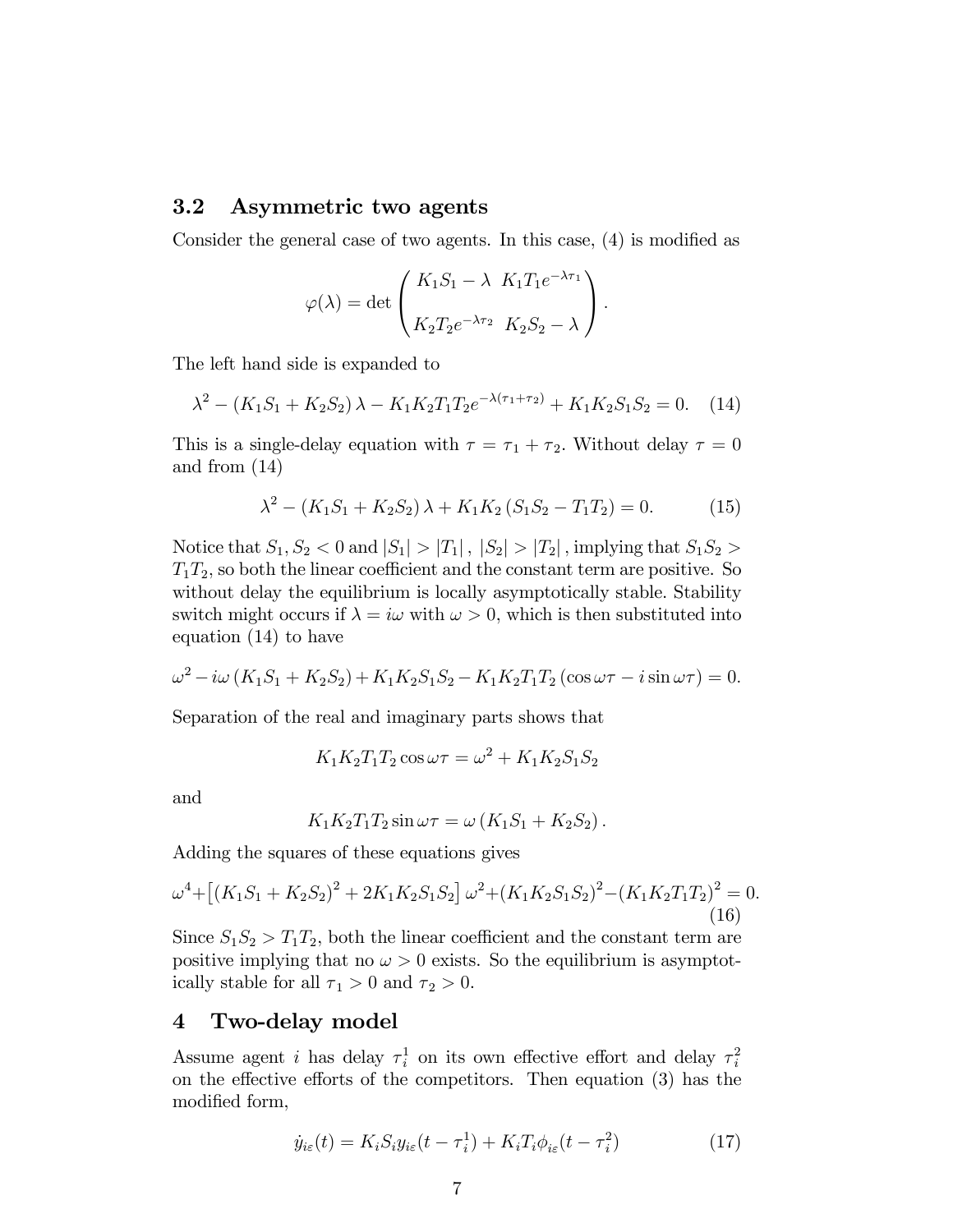The exponential solution forms  $y_{k\varepsilon}(t) = e^{\lambda t} u_k$  give

$$
\lambda e^{\lambda t} u_i = K_i S_i e^{\lambda (t - \tau_i^1)} u_i + K_i T_i \sum_{j \neq i} e^{\lambda (t - \tau_i^2)} u_j
$$

leading to the characteristic equation,

$$
\varphi(\lambda) = \det \begin{pmatrix} K_1 S_1 e^{-\lambda \tau_1^1} - \lambda & K_1 T_1 e^{-\lambda \tau_1^2} & \cdots & K_1 T_1 e^{-\lambda \tau_1^2} \\ K_2 T_2 e^{-\lambda \tau_2^2} & K_2 S_2 e^{-\lambda \tau_2^1} - \lambda & \cdots & K_2 T_2 e^{-\lambda \tau_2^2} \\ \vdots & \vdots & \ddots & \vdots \\ K_n T_n e^{-\lambda \tau_n^2} & K_n T_n e^{-\lambda \tau_n^2} & \cdots & K_n S_n e^{-\lambda \tau_n^1} - \lambda \end{pmatrix} = 0.
$$
\n(18)

This equation is more complex than in the case of a single delay, so we discuss two special cases.

## 4.1 Symmetric agents

Assume  $K_i = K$ ,  $S_i = S$ ,  $T_i = T$ ,  $\tau_k^1 = \tau^1$  and  $\tau_k^2 = \tau^2$  for  $k = 1, 2, ..., n$ . Similarly to the derivation of equations (6) and (7), we can see that there are two possibilities. Either

$$
KSe^{-\lambda\tau^{1}} - \lambda - KTe^{-\lambda\tau^{2}} = 0
$$
\n(19)

or

$$
KSe^{-\lambda\tau^1} - \lambda + (n-1)KT e^{-\lambda\tau^2} = 0.
$$
 (20)

For these equations we follow the procedure offered by Gu et al. (2005). Consider first equation  $(19)$ , which can be rewritten as

$$
1 + a_1(\lambda)e^{-\lambda \tau^1} + a_2(\lambda)e^{-\lambda \tau^2} = 0
$$

with

$$
a_1(\lambda) = -\frac{KS}{\lambda}
$$
 and  $a_2(\lambda) = \frac{KT}{\lambda}$ .

So

$$
a_1(i\omega) = i\frac{KS}{\omega} \text{ and } a_2(i\omega) = -i\frac{KT}{\omega},
$$
  

$$
|a_1(i\omega)| = -\frac{KS}{\omega} \text{ and } |a_2(i\omega)| = -\frac{KT}{\omega},
$$

and

$$
arg (a_1(i\omega)) = \frac{3\pi}{2}
$$
 and  $arg (a_2(i\omega)) = \frac{\pi}{2}$ .

Then the range of  $\omega$  defined by relations

$$
|a_1(i\omega)| + |a_2(i\omega)| \ge 1
$$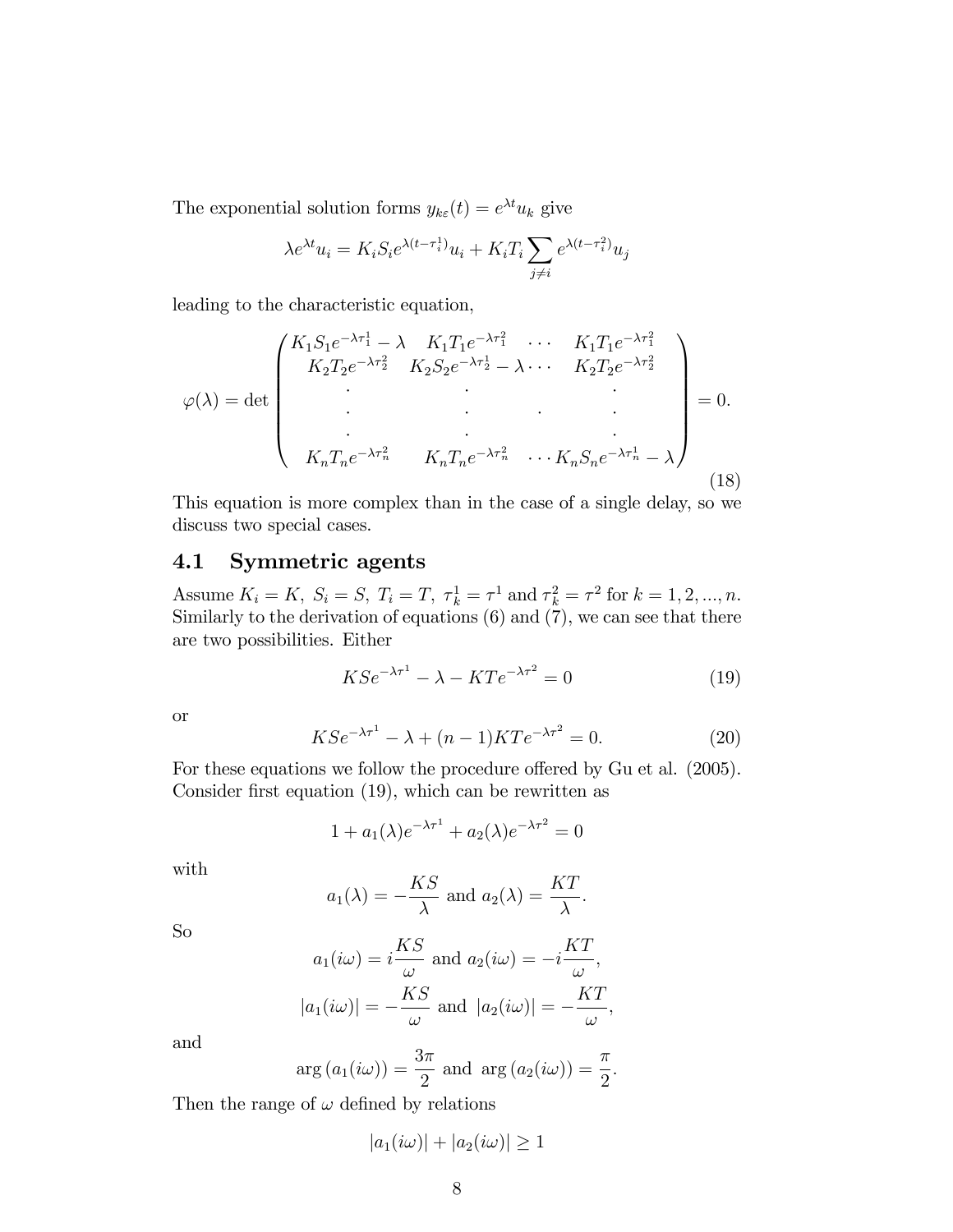and

$$
-1 \le |a_1(i\omega)| - |a_2(i\omega)| \le 1
$$

implies in our case that

$$
K(T - S) \le \omega \le -K(S + T) \tag{21}
$$

since  $S < T$ . Define

$$
\theta_1 = \cos^{-1}\left(\frac{1 + |a_1(i\omega)|^2 - |a_2(i\omega)|^2}{2|a_1(i\omega)|}\right) = \cos^{-1}\left(\frac{\omega^2 + K^2S^2 - K^2T^2}{-2KS\omega}\right)
$$
\n(22)

and

$$
\theta_2 = \cos^{-1}\left(\frac{1 + |a_2(i\omega)|^2 - |a_1(i\omega)|^2}{2|a_2(i\omega)|}\right) = \cos^{-1}\left(\frac{\omega^2 + K^2T^2 - K^2S^2}{-2KT\omega}\right)
$$
\n(23)

and the points on the stability switching curves are given as

$$
\tau_n^{1\pm}(\omega) = \frac{1}{\omega} \left( \frac{3\pi}{2} + (2n - 1)\pi \pm \theta_1 \right) \tag{24}
$$

and

$$
\tau_m^{2\mp}(\omega) = \frac{1}{\omega} \left( \frac{\pi}{2} + (2m - 1)\pi \mp \theta_2 \right). \tag{25}
$$

The stability switching curves are formed by the set of points  $(\tau_n^{\{1\pm}}(\omega), \tau_m^{2\mp}(\omega))$ when  $\omega$  runs through interval defined in (21), which are illustrated in Figure 1 with  $m = 0, 1, 2, 3$  and  $n = 1, 2, 3$ . The red segments are the points  $(\tau_n^{1+}(\omega), \tau_m^{2-}(\omega))$  and the blue segments represent the points  $(\tau_n^{1-}(\omega), \tau_m^{2+}(\omega)).$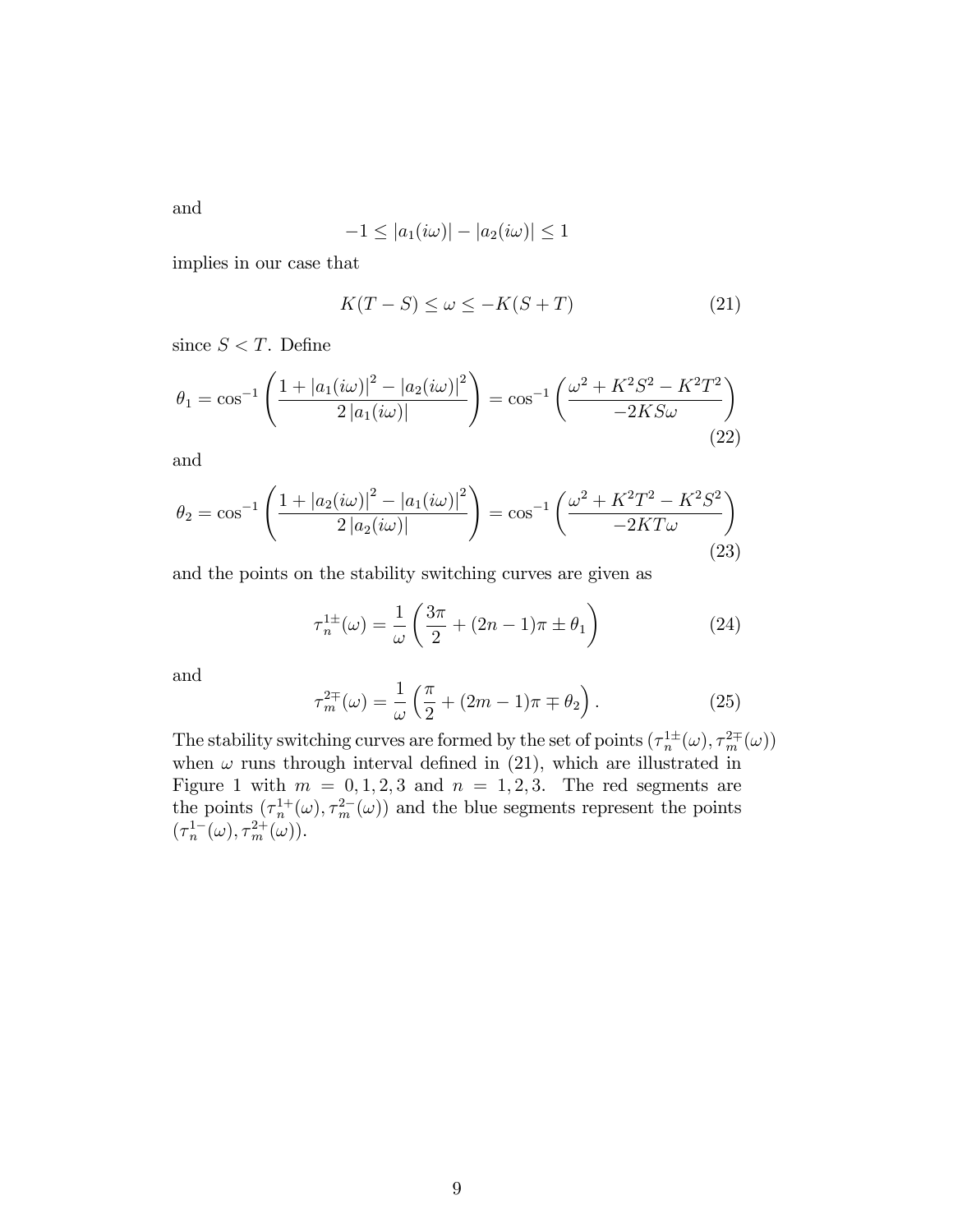

For determing the directions of stability switching we first compute quantities,

$$
X_1 = a_1(i\omega)e^{-i\omega\tau^1} = i\frac{KS}{\omega}(\cos \omega\tau^1 - i\sin \omega\tau^1)
$$

and

$$
X_2 = a_2(i\omega)e^{-i\omega\tau^2} = -i\frac{KT}{\omega}(\cos\omega\tau^2 - i\sin\omega\tau^2)
$$

from which

$$
R_1 = \text{Re}(X_1) = \frac{KS}{\omega} \sin \omega \tau^1,
$$
  
\n
$$
R_2 = \text{Re}(X_2) = -\frac{KT}{\omega} \sin \omega \tau^2,
$$
  
\n
$$
I_1 = \text{Im}(X_1) = \frac{KS}{\omega} \cos \omega \tau^1,
$$
  
\n
$$
I_2 = \text{Im}(X_2) = -\frac{KT}{\omega} \cos \omega \tau^2
$$

and compute

$$
R_2I_1 - R_1I_2 = -\frac{K^2 ST}{\omega^2} \left( \sin \omega \tau^2 \cos \omega \tau^1 - \cos \omega \tau^2 \sin \omega \tau^1 \right)
$$
  

$$
= -\frac{K^2 ST}{\omega^2} \sin \left( \omega \left( \tau^2 - \tau^1 \right) \right),
$$
 (26)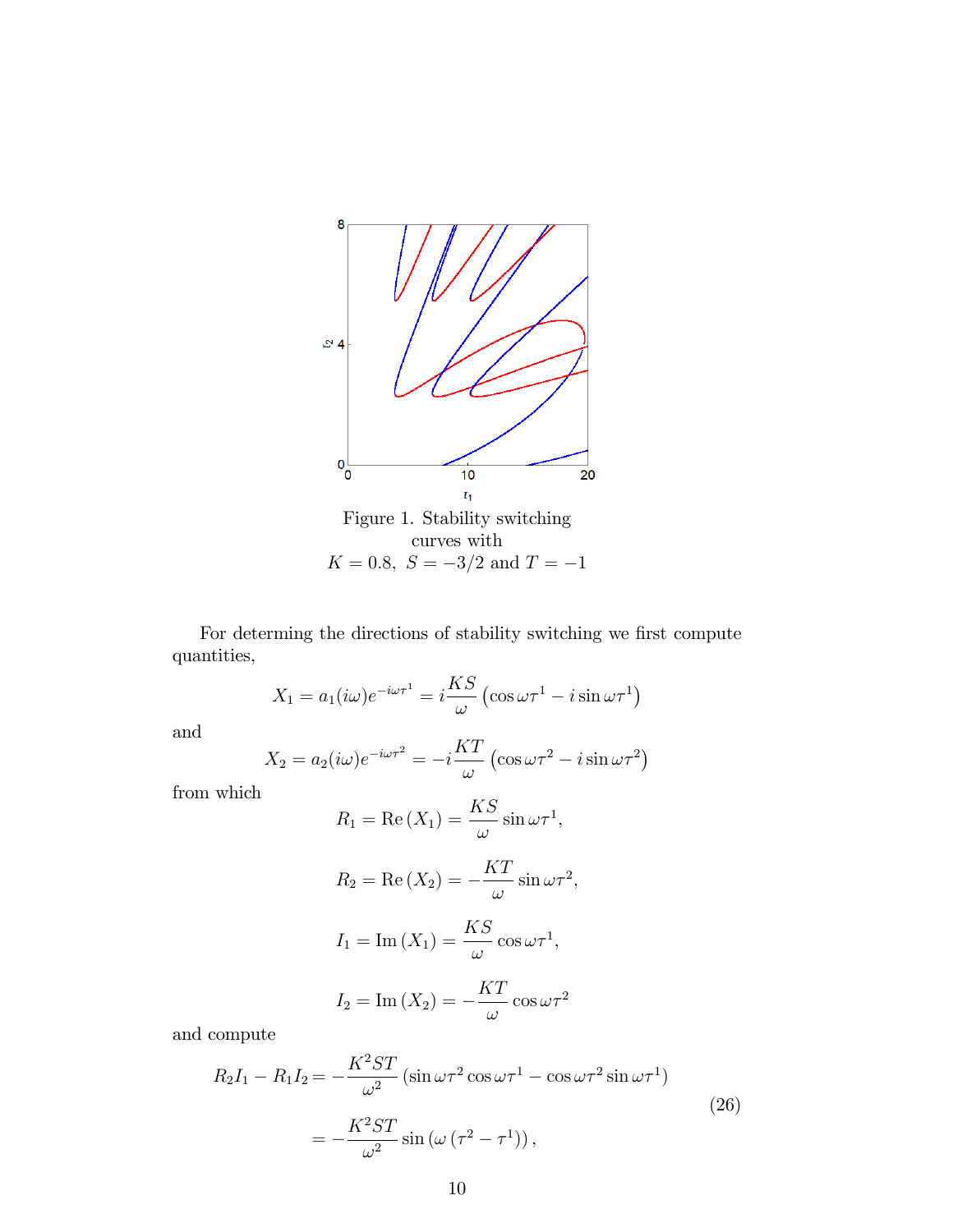the sign of which is the same as that of  $\sin (\omega (\tau^1 - \tau^2))$ . From Gu et al. (2005, Proposition 6.1) or Matsumoto and Szidarovszky (2018, Theorem A.2), we can apply the following result. Let  $\omega$  be a point in interval (21) and a point  $(\tau_n^{\perp\pm}(\omega), \tau_m^{\perp\pm}(\omega))$  on the stability switching curve and assume we are moving along the curve in increasing direction of  $\omega$ . Then as  $(\tau^1, \tau^2)$  moves from the region on the right to the region on the left of the corresponding curve, then a pair of eigenvalues cross the imaginary axis to the right if  $R_2I_1 - R_1I_2 > 0$ , otherwise the crossing is in the opposite direction.

The case of equation  $(20)$  is very similar, T has to be replaced by  $-(n - 1)T$  in (22) and (23), furthermore arg  $(a_1(i\omega)) = 3\pi/2$  but  $arg (a_2(i\omega))$  becomes  $3\pi/2$ . In addition,  $|a_2(i\omega)|$  becomes  $-(n-1)TK/\omega$ and (21) changes to

$$
K | (n-1)T - S | \le \omega \le -K [S + (n-1)T].
$$

## 4.2 General case of  $n = 2$

In case of  $n = 2$ , (18) implies that

$$
\varphi(\lambda) = \left(K_1 S_1 e^{-\lambda \tau_1^1} - \lambda\right) \left(K_2 S_2 e^{-\lambda \tau_2^1} - \lambda\right) - K_1 K_2 T_1 T_2 e^{-\lambda \left(\tau_1^2 + \tau_2^2\right)} = 0.
$$
\n(27)

This equation has four delayed terms with  $\tau_1^1$ ,  $\tau_2^1$ ,  $\tau_1^1 + \tau_2^1$  and  $\tau_1^2 + \tau_2^2$ which is analytically untractable. Theorefore we make the simplifying assumption that

$$
\tau_1^1 = \tau_2^1 = \tau_1^2 = \tau_2^2 = \tau.
$$

Then

$$
\varphi(\lambda) = \lambda^2 - (K_1 S_1 + K_2 S_2) \lambda e^{-\lambda \tau} + K_1 K_2 (S_1 S_2 - T_1 T_2) e^{-2\lambda \tau} = 0.
$$

Multiplying both sides by  $e^{\lambda \tau}$  to get

$$
\lambda^2 e^{\lambda \tau} - (K_1 S_1 + K_2 S_2) \lambda + K_1 K_2 (S_1 S_2 - T_1 T_2) e^{-\lambda \tau} = 0. \tag{28}
$$

Without delay

$$
\lambda^{2} - (K_{1}S_{1} + K_{2}S_{2})\lambda + K_{1}K_{2}(S_{1}S_{2} - T_{1}T_{2}) = 0.
$$

Since  $S_i < T_i \leq 0$ ,  $S_1S_2 > T_1T_2$  so all coefficients are positive, equilibrium is stable. Stability switching occurs when  $\lambda = i\omega$ , then (28) becomes

$$
-\omega^2\left(\cos\omega\tau+i\sin\omega\tau\right)-i\omega\left(K_1S_1+K_2S_2\right)+K_1K_2\left(S_1S_2-T_1T_2\right)\left(\cos\omega\tau-i\sin\omega\tau\right)=0.
$$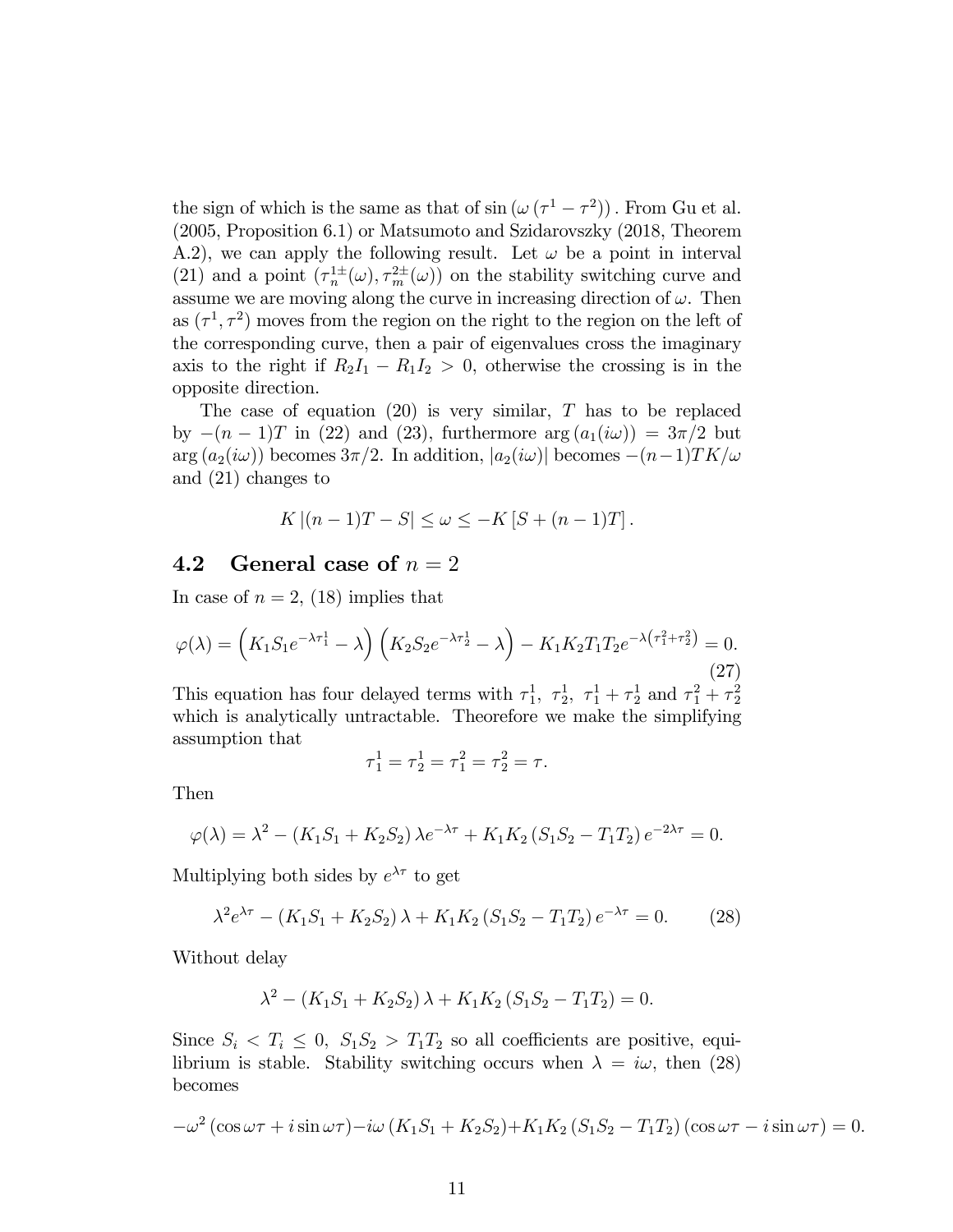Separating the real and imigainary parts,

$$
\left[-\omega^2 + K_1 K_2 (S_1 S_2 - T_1 T_2)\right] \cos \omega \tau = 0 \tag{29}
$$

and

$$
\left[-\omega^2 - K_1 K_2 \left(S_1 S_2 - T_1 T_2\right)\right] \sin \omega \tau = \omega \left(K_1 S_1 + K_2 S_2\right). \tag{30}
$$

Consider first equation (29), where we have two possibilities,  $-\omega^2 +$  $K_1K_2 (S_1S_2 - T_1T_2) = 0$  and  $\cos \omega \tau = 0$ .

Case (i)

$$
-\omega^{2} + K_{1}K_{2}(S_{1}S_{2} - T_{1}T_{2}) = 0 \text{ so}
$$

$$
\omega = \sqrt{K_{1}K_{2}(S_{1}S_{2} - T_{1}T_{2})}
$$

where the expression under the square root is positive. Then from  $(30)$ 

$$
-2\omega^2 \sin \omega \tau = \omega (K_1 S_1 + K_2 S_2).
$$

Since  $\omega \neq 0$ ,

$$
-2\omega\sin\omega\tau = K_1S_1 + K_2S_2.
$$

We can easilty show that there is no solution, since

$$
|-2\omega| < |K_1S_1 + K_2S_2| \,,
$$

which follows from the following:

$$
4\omega^2 - (K_1S_1 + K_2S_2)^2
$$
  
=  $4K_1K_2(S_1S_2 - T_1T_2) - K_1^2S_1^2 - 2K_1K_2S_1S_2 - K_2^2S_2^2$   
=  $-4K_1K_2T_1T_2 - (K_1S_1 - K_2S_2)^2 < 0$ .

Case (ii)

 $\cos \omega \tau = 0$ , and from (30),  $\sin \omega \tau > 0$ , necessarily  $\sin \omega \tau = 1$ . Then from (30),

$$
\omega^2 + (K_1 S_1 + K_2 S_2) \omega + K_1 K_2 (S_1 S_2 - T_1 T_2) = 0.
$$
 (31)

The discriminant is

$$
\Delta = (K_1 S_1 - K_2 S_2)^2 + 4K_1 K_2 T_1 T_2 > 0. \tag{32}
$$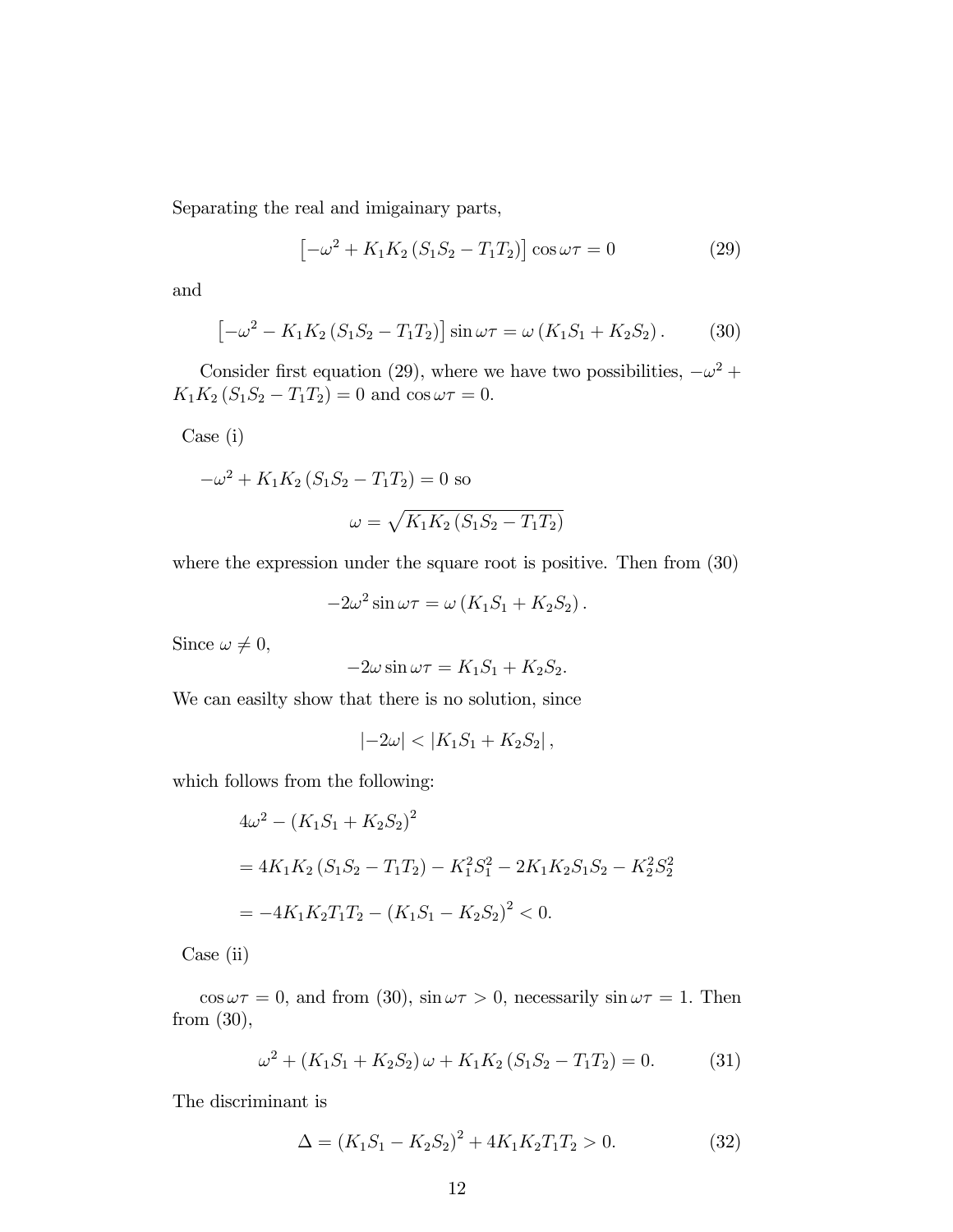Furthermore,

$$
(K_1S_1 + K_2S_2)^2 - \Delta = 4K_1K_2(S_1S_2 - T_1T_2) > 0.
$$
 (33)

Therefore there are two positive solutions,

$$
\omega_{\pm} = \frac{-\left(K_1 S_1 + K_2 S_2\right) \pm \sqrt{\Delta}}{2} \text{ with } \omega_+ > \omega_-. \tag{34}
$$

The critical values for  $\tau$  are

$$
\tau_m^{\pm} = \frac{1}{\omega_{\pm}} \left( \frac{\pi}{2} + 2m\pi \right) \text{ for } m = 0, 1, 2, ... \tag{35}
$$

The direction of the stability switches can be obtained by considering  $\lambda$ as function of  $\tau$ ,  $\lambda = \lambda(\tau)$ , and impilicitly differentiating equation (28) with respect to  $\tau$ :

$$
2\lambda \lambda' e^{\lambda \tau} + \lambda^2 (\lambda' \tau + \lambda) e^{\lambda \tau} - (K_1 S_1 + K_2 S_2) \lambda' - K_1 K_2 (S_1 S_2 - T_1 T_2) e^{-\lambda \tau} (\lambda' \tau + \lambda) = 0.
$$

The multiplier of  $\lambda'$  equals

$$
-(K_1S_1 + K_2S_2) + (2\lambda + \lambda^2\tau)e^{\lambda t} - K_1K_2(S_1S_2 - T_1T_2)\tau e^{-\lambda \tau}
$$

and the constant term is

$$
\left[\lambda^2 e^{\lambda \tau} - K_1 K_2 \left(S_1 S_2 - T_1 T_2\right) e^{-\lambda \tau}\right] \lambda.
$$

So

$$
\frac{1}{\lambda'} = \frac{K_1 S_1 + K_2 S_2 - 2\lambda e^{\lambda \tau}}{\left[\lambda^2 e^{\lambda \tau} - K_1 K_2 \left(S_1 S_2 - T_1 T_2\right) e^{-\lambda \tau}\right] \lambda} - \frac{\tau}{\lambda}.
$$
 (36)

At  $\lambda = i\omega$ ,

$$
\lambda \tau = i\omega \tau = i\left(\frac{\pi}{2} + 2m\pi\right)
$$

so  $e^{\lambda \tau} = i$  and  $e^{-\lambda \tau} = -i$ . As the real part is concerned, only the first term counts, the numerator of which becomes

$$
K_1S_1 + K_2S_2 - 2i\omega(i) = K_1S_1 + K_2S_2 + 2\omega
$$
 (37)

the denominator is

$$
-i\omega^{3}i - K_{1}K_{2}\left(S_{1}S_{2} - T_{1}T_{2}\right)(-i)i\omega = \omega\left[\omega^{2} - K_{1}K_{2}\left(S_{1}S_{2} - T_{1}T_{2}\right)\right].
$$
\n(38)

Both are real values. Notice Örst that

$$
K_1S_1 + K_2S_2 + 2\omega_{\pm} = \pm\sqrt{\Delta}
$$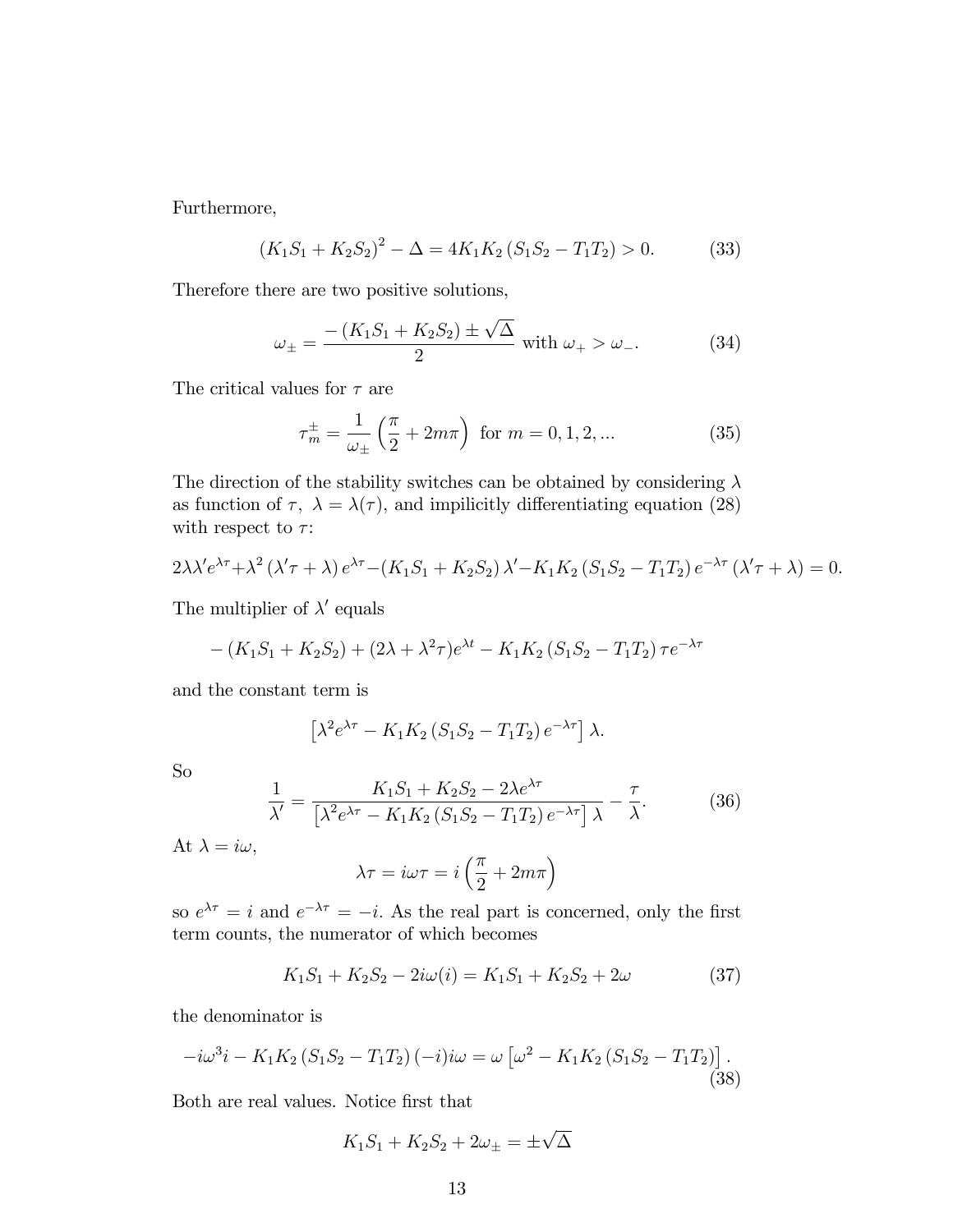which is positive if  $\omega = \omega_+$  and negative if  $\omega = \omega_-$ .

Similarly, (37) has the same sign as

$$
\omega^{2} - K_{1}K_{2}(S_{1}S_{2} - T_{1}T_{2}) = \frac{\sqrt{\Delta}}{2} \left( \mp (K_{1}S_{1} + K_{2}S_{2}) + \sqrt{\Delta} \right)
$$

where  $\omega^2$  from (34) is substituted to get the final form. Using (33), we see that this is positive at  $\omega_+$  and negative at  $\omega_-$ . Hence  $\text{Re}(\lambda') > 0$  at all critical values. Hence the equilibrium is locally asymptotically stable for  $\tau < \tau_0^+$  (the smalles critical value), at  $\tau = \tau_0^+$  stability is lost via Hopf bifurcation, and stability cannot be regained later.

#### 5 Conclusions

In this paper dynamic contest games were introduced and examined when the assessment of the value of the prize by each agent depends on the total effort of all agents. First delays are assumed in the total effort of the competitors of each agent, then a one-delay model is obtained. By introducing additional delays in the firms' own efforts a two-delay model is obtained in the cases of symmetric firms and the 2-agent cases. The stability threshold for the one-delay case and the stability switching curves for the two-delay case are analytically determined. For analytic simplicity simplified models were mathematically investigated. In our further studies we will consider ways to relax these conditions to reach more realistic models and stability results.

#### References

- Bischi, G-I., C. Chiarella, M. Kopel and F. Szidarovszky (2010) Nonlinear Oligopolies, Stability and Bifurcations, Springer-Verlag, Berlin/Heidelberg.
- Chung, T. Y. (1996) Rent-seeking contest when the prize increases with aggregate efforts. Public Choice, 87, 55-66.
- Corchón, L. C. (2007) The theory of contests: A survey,  $Review of$ Economic Design, 11, 69-100.
- Cornes, R. and R. Hartley (2005) Asymmtric contests with general technologies, Economic Theory, 26, 923-946.
- Gu, K., Nicolescu, S-I. and Chen, J. (2005), On stability crossing curves for general system with two delays, Journal of Mathematical Analysis and Applications, 311, 231-253.